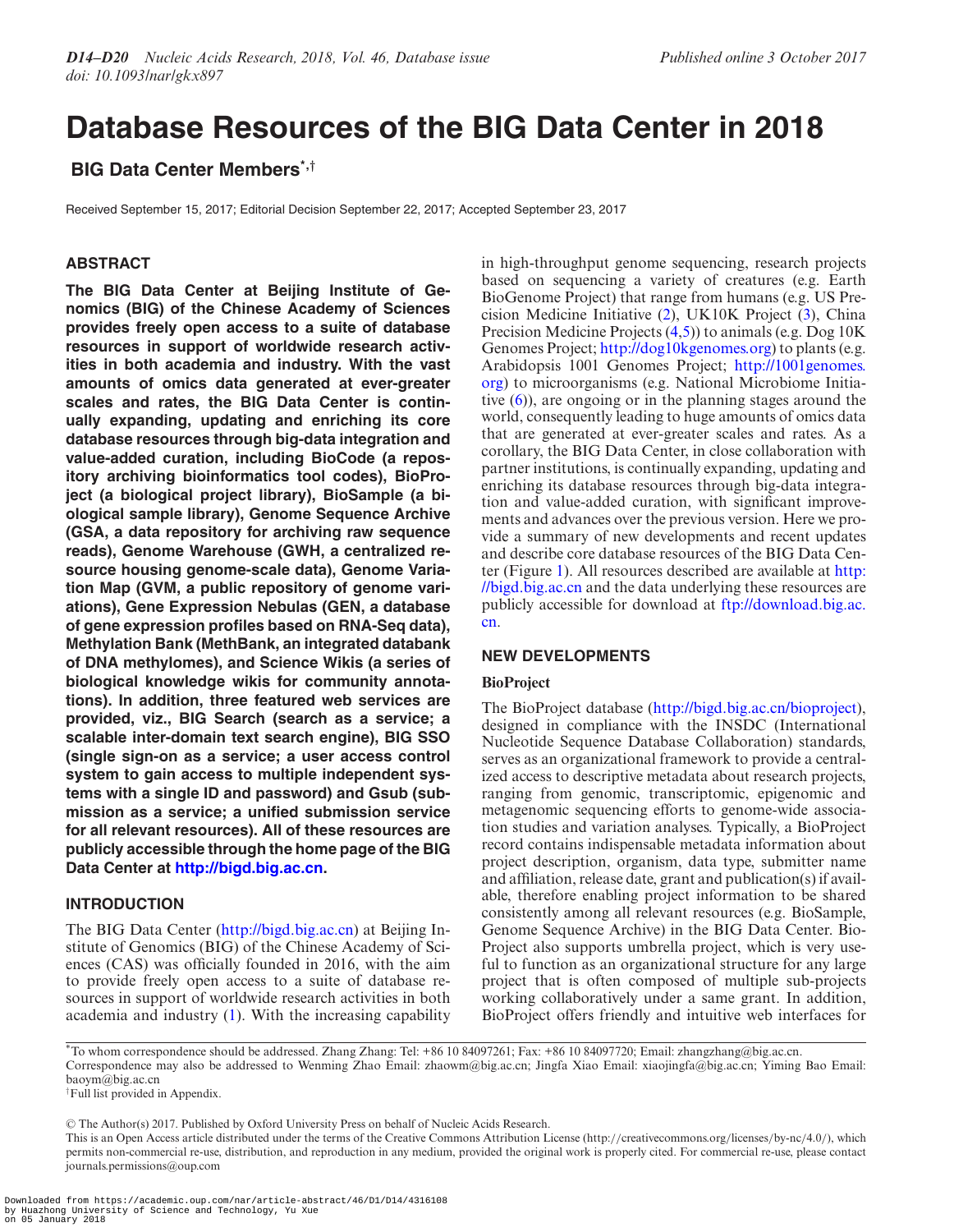<span id="page-1-0"></span>

**Figure 1.** [The BIG Data Center's core data resources. A full list of data resources, which contains links to each resource, is available at](http://bigd.big.ac.cn/databases) http://bigd.big.ac. cn/databases.

data browse and retrieval and accepts data submissions from all over the world. Till September 2017, BioProject houses a total of 380 projects submitted by 215 users from 72 organizations, presenting a dramatic increase in data submission in the past more than one year (Figure [2A](#page-2-0)).

# **BioSample**

The BioSample Database (http://bigd.big.ac.cn/ [biosample\), also designed under the INSDC standards,](http://bigd.big.ac.cn/biosample) provides structured and indexed descriptive information on biological samples. A BioSample record often contains crucial information about biological materials used in the experiments, including sample types and attributes, therefore providing basic context to the derived data. BioSample also provides reciprocal links to BioProject as well as other relevant database resources, facilitating sample search in different databases. Similarly, BioSample also accepts submissions from all over the world and as of September 2017 has accommodated a total of 14,453 samples for more than 120 species (Figure [2A](#page-2-0)).

# **BioCode**

BioCode [\(http://bigd.big.ac.cn/biocode\)](http://bigd.big.ac.cn/biocode) is a centralized repository archiving bioinformatics tool codes for open source projects. It not only hosts a wide range of bioinformatics codes developed for different data analysis purposes but also collects a variety of metadata information for each tool, such as tool name, description, category, publication(s), citation count, contact information of tool owner, and organization. As of September 2017, BioCode houses a total of 6977 bioinformatics tools that are integrated through automated literature mining from highlyprofile journals in the field of bioinformatics (such as *Bioinformatics*, *BMC Bioinformatics*, *Genome Biology* and *Nucleic Acids Research*). In addition, BioCode allows any user to submit tools and thus can function as an archival hub for bioinformatics tool owners to host tool codes, software packages, associated documentation and other relevant metadata information. Thus, BioCode facilitates community efforts in archiving bioinformatics tools in a centralized manner, accordingly making all bioinformatics tools publicly accessible and searchable. Together, BioCode serves as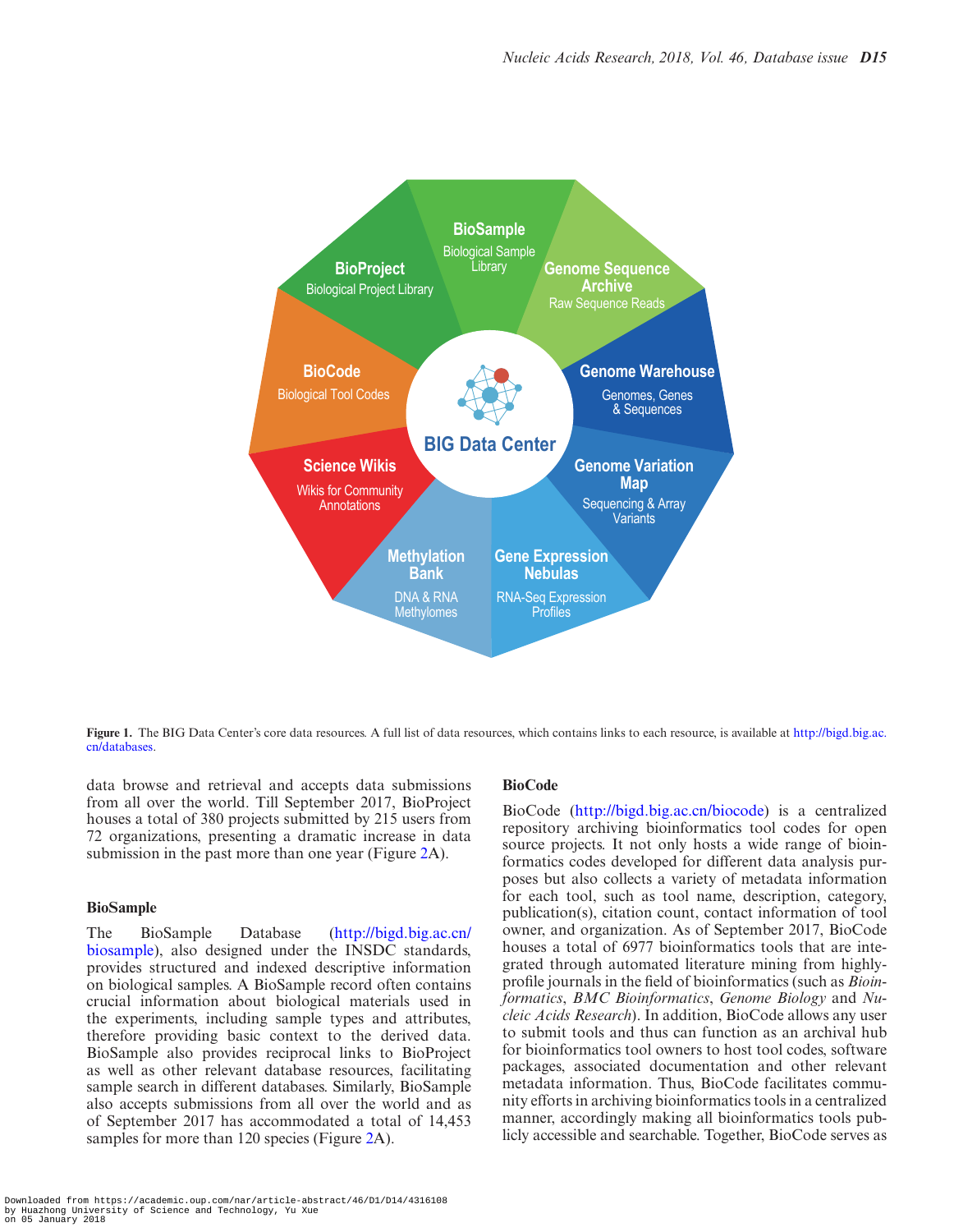<span id="page-2-0"></span>

**Figure 2.** Statistics of data submissions to BioProject, BioSample and GSA. (**A**) Data statistics of BioProject and BioSample. (**B**) Data statistics of Experiments and Runs as well as file size in GSA. All statistics are frequently updated and publicly available at [http://bigd.big.ac.cn/bioproject/,](http://bigd.big.ac.cn/bioproject/) <http://bigd.big.ac.cn/biosample/> and [http://bigd.big.ac.cn/gsa/.](http://bigd.big.ac.cn/gsa/)

an open content platform not only for tool owners to host, archive and release bioinformatics tools but also for tool users to effectively browse, search and download any tool of interest.

# **ICG**

ICG [\(http://icg.big.ac.cn\)](http://icg.big.ac.cn) is a wiki-based, publicly editable and open-content resource for community curation of internal control genes across a diversity of species. As quantitative reverse transcription PCR (RT-qPCR) is widely used for quantification of gene expression levels  $(7,8)$ , appropriate selection of internal control genes is fundamentally essential for reliable RT-qPCR normalization and accurate expression profiling [\(9\)](#page-5-0). Toward this end, ICG is dedicated to integrating experimentally validated internal control genes from published literature and making these genes and their associated experimental conditions wellorganized and public accessible to the whole scientific community. The current implementation of ICG houses >750 internal control genes covering 73 animals, 115 plants, 12 fungi and 9 bacteria. Additionally, it also incorporates de-

tailed information on recommended application scenarios corresponding to specific experimental conditions, which, collectively, are very useful for users to adopt appropriate internal control genes for their own experiments. Thus, ICG serves as a publicly editable and open-content encyclopedia of internal control genes and accordingly bears broad utility for reliable RT-qPCR normalization and gene expression characterization in both model and non-model organisms.

# **BIG Search**

BIG Search is a scalable text search engine that provides an inter-domain navigation and uniform access to a variety of database resources. Technically, BIG Search consists of Data Provider, Data Indexer, Distributed Search Engine and Search Interface. In the current release, the Data Provider includes not only all database resources hosted at [the BIG Data Center but also seven partner databases \(http:](http://bigd.big.ac.cn/partners) //bigd.big.ac.cn/partners), viz., AnimalTFDB [\(10\)](#page-5-0) that is a comprehensive resource for animal transcription factors, dbPAF [\(11\)](#page-5-0) that is a resource of protein phosphorylation events in human, animals and fungi, DEG [\(12\)](#page-5-0) that is a database of essential genes, DoriC [\(13\)](#page-5-0) that is a database of replication origins for prokaryotic genomes, LncRNADisease [\(14\)](#page-5-0) that is a database of lncRNA-disease associations, lncRNASNP [\(15\)](#page-5-0) that is a database of variants in lncR-NAs and PLMD [\(16\)](#page-5-0) that is an integrative resource of 20 types of protein lysine modifications, which together make different types of data searchable by providing an index file in JSON format. The Data Indexer, including batch indexer and real-time indexer, is developed for large-scale initial data importing and small-scale real-time data updating, respectively. The Distributed Search Engine that is based on ElasticSearch [\(https://www.elastic.co;](https://www.elastic.co) a highly scalable open-source full-text search and analytics engine based on Apache Lucene), plays a significant role throughout the whole platform and enables users to get access to powerful retrieval and analytical capabilities to all processed data by the Data Indexer. The Search Interface communicates with the distributed search engine in high-performance TCP protocol to present retrieval data through a web page. As a new feature in the BIG Data Center, BIG Search hosts a vast amount of data indexes from multiple resources and provides powerful text search functionality, enabling users to have inter-domain navigation and access to a wide range of biological data in one place. BIG Search has been implemented as a user-friendly search service and is accessible at the home page of the BIG Data Center.

#### **BIG Single Sign-On**

The BIG Single Sign-On (SSO; [http://bigd.big.ac.cn/sso\)](http://bigd.big.ac.cn/sso) is a user access control system that can be used to gain access to multiple independent systems with a single ID and password. BIG SSO is developed based on the Central Authentication Service, which is an open source web protocol that permits a user to access multiple web systems while just providing their credentials only once. Currently, BIG SSO provides user authentication services for a family of database systems, enabling users to sign-on any system once and grant access to the rest of systems without using differ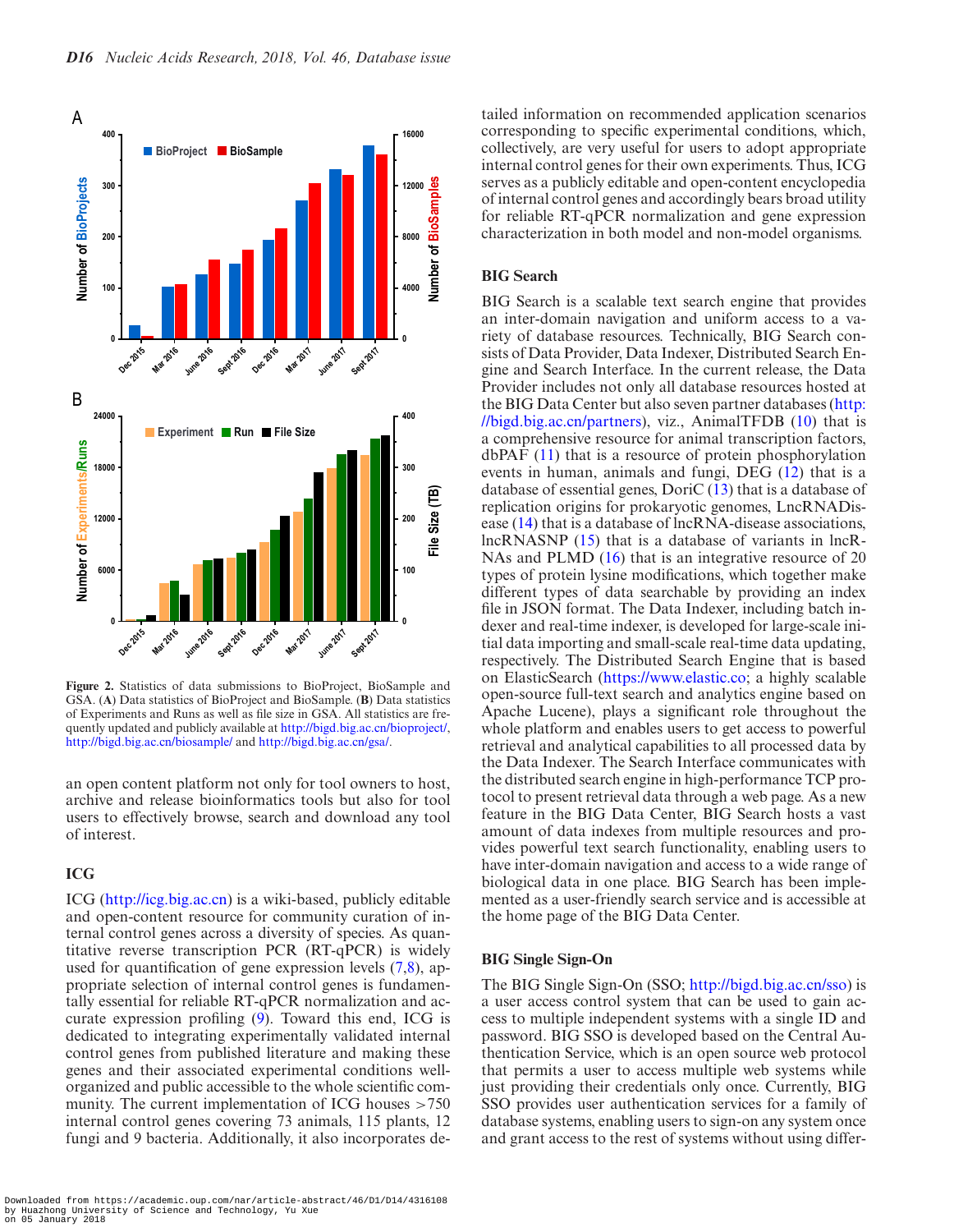ent usernames or passwords. Ongoing developments are installing SSO in other database resources of the BIG Data Center where authentication is required for data submission.

# **Gsub**

Gsub [\(http://bigd.big.ac.cn/gsub\)](http://bigd.big.ac.cn/gsub) is a unified submission portal providing submission services for a variety of database resources of the BIG Data Center. Armed with the BIG SSO, Gsub facilitates users to submit data in a single place and accordingly delivers a one-stop service for data submission to BioCode, BioProject, BioSample, Genome Sequence Archive, Genome Warehouse and Genome Variation Map. Equipping with Gsub, users can retrieve a list of submission history including finished and unfinished submissons, create a new submission, or delete/edit any unfinished submission. All submitted data are under quality control to ensure all necessary information complete and publicly available, but it is the submitter's responsibility for data accuracy and reliability. In addition, Gsub not only provides friendly web interfaces for metadata collection, but also supplies an FTP server for data file uploading. Ongoing developments are deploying Gsub in other database resources of the BIG Data Center, where online submission is involved.

# **RECENT UPDATES**

#### **Genome Sequence Archive**

The Genome Sequence Archive (GSA; http://bigd.big.ac. [cn/gsa\) is a data repository for archiving raw sequence reads.](http://bigd.big.ac.cn/gsa) It accepts data submissions from all over the world and provides free access to all publicly available data for global scientific communities. In the past year, GSA has been significantly upgraded, with better architecture in data structure, improved quality control and more intuitive interfaces for data presentation. Particularly, 'BioProject' and 'BioSample' have been separated from GSA as standalone databases (as described above), which serve as uniform access points for all database resources if needed. The current implementation of GSA dedicated for collecting 'Experiment' and 'Run', presents better architecture in data structure, and accordingly, along with BioProject and BioSample, is more effective in data management and exchange. In addition, GSA is enhanced by improving data curation process as well as automated quality control mechanisms and also by accepting more types of sequencing data, like PacBio RS and Complete Genomics native. As of September 2017, GSA archives a total of 19,484 Experiments and 21,363 Runs and houses more than 360 Terabytes of sequencing data in size (Figure [2B](#page-2-0)). All released data in GSA are publicly available through the FTP site at [ftp://download.big.ac.cn/gsa/.](ftp://download.big.ac.cn/gsa/)

# **Genome Warehouse**

The Genome Warehouse (GWH; [http://bigd.big.ac.cn/gwh\)](http://bigd.big.ac.cn/gwh) is a public repository housing genome-scale data for a wide range of species and providing freely open access to all public available genomes. Compared to the previous release, GWH is not only enriched by integrating 138 newly released genomes (61 animals and 77 plants) from NCBI [\(17\)](#page-5-0) and sequenced in-house (e.g. rubber tree [\(18\)](#page-5-0)), but also significantly upgraded by developing a series of web services for genome data submission, release and sharing. Particularly, the updated implementation of GWH is able to accept data submission from all over the world and offer standardized quality control for genome sequence and genome annotation. Since the availability of submission service online in July 2017, GWH has accommodated 3 genome submissions, viz., two animals and one plant, showing the great promise to have more and more genome data submissions in the wake of high-throughput sequencing capability and large-scale sequencing-based projects as mentioned above. For each collected species, GWH incorporates detailed descriptive information including biological sample metadata, genome assembly metadata, sequence data and genome annotation. Future directions of GWH include continuous integration of newly sequenced genomes, improvement of genome data quality control and genome annotation, and development of more friendly and interactive interfaces for data presentation and visualization.

#### **Genome Variation Map**

The Genome Variation Map (GVM; http://bigd.big.ac.cn/ [gvm\), is a public data repository of genome variations.](http://bigd.big.ac.cn/gvm) GVM aims to collect, integrate and visualize genome variations for a wide range of species, accepts submissions of different types of genome variations from all over the world and provides free open access to all publicly available data in support of worldwide research activities. By comparison with the previous version, the current implementation of GVM houses a total of ∼4.9 billion variants for 19 species, with particular focuses on human, cultivated plants (e.g. maize, rice, tomato, sorghum, soybean), domesticated animals (e.g. chicken, dog, goat, pig) and featured species (e.g. giant panda, killer whale, moso bamboo, rubber, wheat). In addition, based on manual curation from a number of publications, GVM incorporates 8,669 individual genotypes and 13,262 high-quality genotype-to-phenotype (G2P) associations for non-human species, and also integrates from ClinVar  $(19)$ , GWAS-catalog  $(20)$  and OMIM  $(21)$  a comprehensive collection of 180,911 G2P pairs for human. Moreover, it is significantly improved by developing intuitive web interfaces for data submission, browse and search and deploying an interactive user-friendly genome browser for visualization of variant genotype and allele frequency. Therefore, GVM serves as an important resource for archiving genomic variation data, helpful for better understanding population genetic diversity and deciphering complex mechanisms associated with different phenotypes.

#### **Gene Expression Nebulas**

The Gene Expression Nebulas (GEN; http://bigd.big.ac.cn/ [gen\) is a data portal of gene expression profiles under var](http://bigd.big.ac.cn/gen)ious conditions derived entirely from RNA-Seq data analysis in multiple species. Compared to the previous release, GEN hosts three featured resources, namely, Mammalian Transcriptomic Database [\(22\)](#page-5-0), Rice Expression Database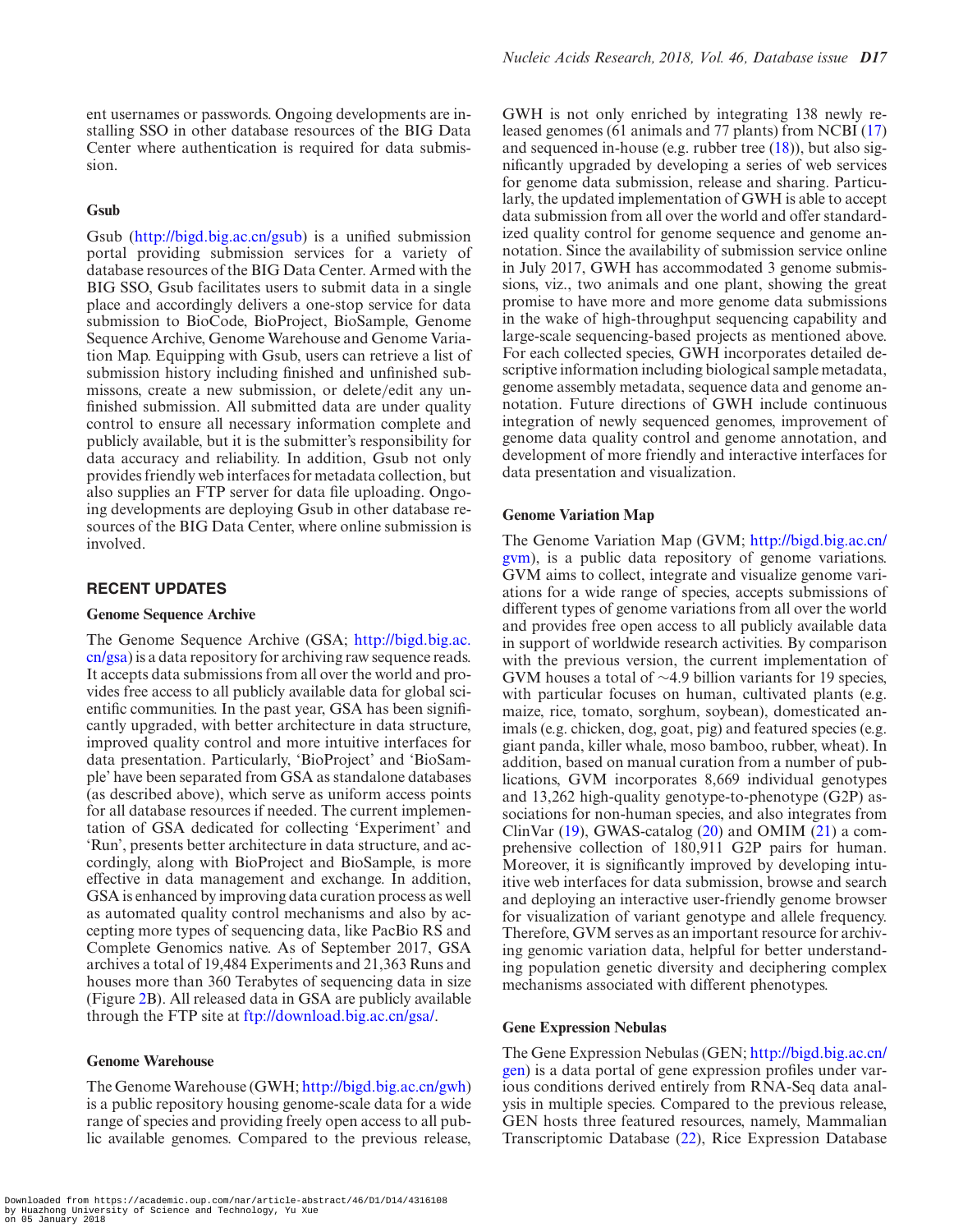[\(23,24\)](#page-5-0) and ICG that is newly developed as a knowledgebase of internal control genes for RT-qPCR normalization (as described above). Since ICG provides empirical candidates for further evaluation of dynamic expression profiles under diverse experimental conditions, internal control genes are valuable references for accurate gene expression normalization in GEN. Therefore, ongoing efforts are primarily paid to not only integration of high-quality RNA-Seq data from featured species with high-quality genome sequences and annotation information but also development of methods for accurate gene expression profiling based on ICG. Equally important, as RNA-Seq raw data are stored in GSA but their analyzed results are stored in GEN, we also plan to bridge the gap between GSA and GEN by building standardized pipelines for RNA-Seq data analysis and deploying these pipelines into a cloud platform, where raw data in GSA can be automatically analyzed and the corresponding results can be automatically exported into GEN.

#### **Methylation Bank**

The Methylation Bank (MethBank; http://bigd.big.ac.cn/ [methbank\) \(25\) is a methylation databank focusing on](http://bigd.big.ac.cn/methbank) health and aging of humans, embryonic development of animals and growth and development of plants. Compared to the previous version, MethBank is enriched by accommodating a larger number of genome-wide high-quality DNA methylomes from multiple species. Specifically, it integrates 34 methylomes from 4,577 peripheral blood samples of healthy people at different ages, 336 from different developmental stages and/or tissues in five economical important plants, and 18 from gametes and early embryos at multiple stages in two animals. Moreover, it is enhanced by improving the functionalities for data annotation, leading to identification of methylation sites closely associated with age, sites with constant methylation levels across different ages, age-specific differentially methylated cytosines/regions, differentially methylated promoters, and methylated CpG islands. Also, MethBank equips with more friendly web interfaces to retrieve a diversity of methylation-related information for a specific gene or a genomic region and provides two tools to facilitate online estimation of human age based on methylation sites and to identify differentially methylated promoters via Fisher's exact test and FDR correction, respectively. Future directions are frequent integration of more high-quality methylomes from a wider range of organisms, improvement of functionalities for data annotation and presentation and development of new functionalities for methylation data submission.

#### **Science Wikis**

Science Wikis [\(http://bigd.big.ac.cn/sciencewikis\)](http://bigd.big.ac.cn/sciencewikis) is a series of biological knowledge wikis that are built based on wiki technology or wiki concept to harness collective intelligence in community curation––allowing any user to create/edit any content, accordingly featuring communitycontributed contents, low cost for maintenance and broader content coverage. The current release of Science Wikis consists of five wiki-based databases (including LncRNAWiki  $(26)$ , RiceWiki  $(27)$ , ESND  $(28)$ , WikiCell  $(29)$ , and one

new database, ICG) as well as several wiki extensions that achieve customized functionalities, such as AuthorReward [\(30\)](#page-5-0) that quantifies users contribution in biological wikis and provides explicit authorship as a reward. Over the past year, the major updates of Science Wikis are as follows. LncRNAWiki [\(http://lncrna.big.ac.cn\)](http://lncrna.big.ac.cn) is updated by curating more long non-coding RNAs (lncRNAs) and also associating lncRNAs with human diseases; a total of 959 human lncRNAs have been manually community-curated based on published literatures and 438 of them have been experimentally validated to be associated with cancer and other diseases. RiceWiki [\(http://ricewiki.big.ac.cn\)](http://ricewiki.big.ac.cn) is updated by integrating ∼120 rice genes' annotations from recent publications and the current version contains ∼500 manually community-curated rice genes. ICG, as mentioned above, is a knowledgebase of internal control genes for RT-qPCR normalization, integrating more than 750 internal control genes curated from a large volume of literatures and thus aiding users to choose appropriate internal control genes corresponding to specific experimental conditions for both model and non-model organisms. Ongoing developments are integrating BIG SSO into all associated databases of Science Wikis, which can ease users to get involved in community curation by sign-in only once and also provide a summary of community-curated contributions to multiple databases.

### **CONCLUDING REMARKS**

The BIG Data Center delivers a suite of database resources in support of research activities in both academia and industry. Considering the increasing quantities of biological data generated by large-scale sequencing projects around the world, the BIG Data Center is committed to integrating a wide range of biological data, developing a variety of database resources and services, and conducting basic research in aid of transformation of big data into big discoveries. The BIG Data Center, with the increasing funding support from CAS and the government, will definitely continue to grow to become indispensable for worldwide research activities by working collaboratively with partner institutions to address critical challenges in biological big data deposition, integration and translation.

#### **ACKNOWLEDGEMENTS**

We thank a number of users for submitting data, providing annotations, sending suggestions and reporting bugs. The BIG Data Center is indebted to its funders, including the Chinese Academy of Sciences, the Ministry of Science and Technology of China, the Natural Science Foundation of China, and Beijing Institute of Genomics.

# **FUNDING**

Strategic Priority Research Program of the Chinese Academy of Sciences [XDB13040500 to W.Z. and Z.Z.; XDA08020102 to Z.Z.]; National Key Research Program of China [2017YFC0907502 to Z.Z.; 2016YFC0901603 to W.Z.; 2017YFC0907503, 2016YFB0201702, 2016YFC0901903 to J.X.]; National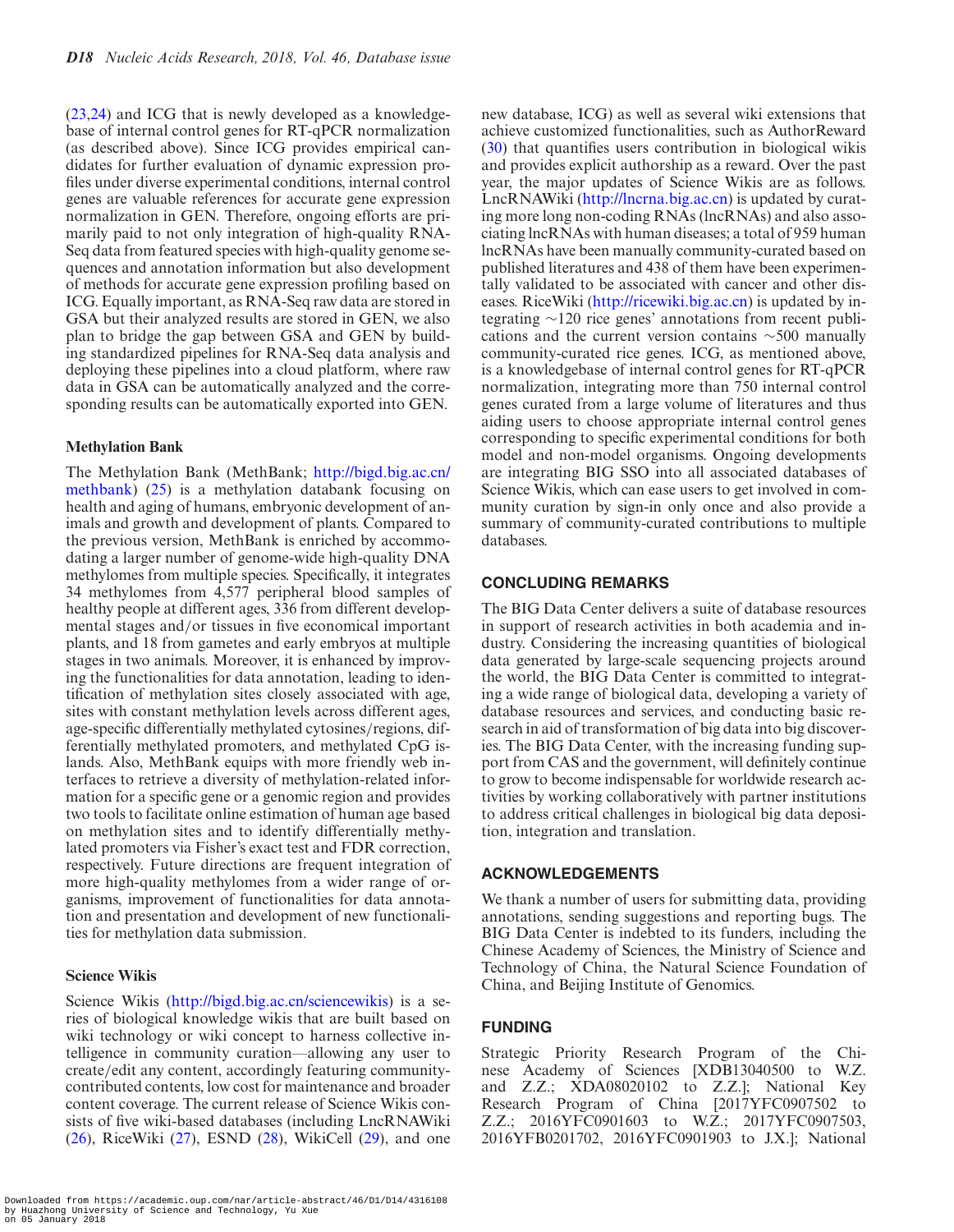<span id="page-5-0"></span>Programs for High Technology Research and Development [863 Program; 2015AA020108 to Z.Z.; 2015AA020101 to F.G.]; National Natural Science Foundation of China [31100915 to L.H.; 31200978 to L.M.; 31771465 and 31471248 to J.X.; 31671360 to Y.X.; 31571358 to F.G.]; International Partnership Program of the Chinese Academy of Sciences [153F11KYSB20160008]; Key Program of the Chinese Academy of Sciences [KJZD-EW-L14 to J.X.]; Key Technology Talent Program of the Chinese Academy of Sciences [to W.Z.]; The 100 Talent Program of the Chinese Academy of Sciences [to Y.B. and Z.Z.]; The Youth Innovation Promotion Association of the Chinese Academy of Sciences [2017141 to S.S.]; The Special Project on Precision Medicine under the National Key R&D Program [SQ2017YFSF090210 to Y.X.]. Funding for open access charge: Strategic Priority Research Program of the

Chinese Academy of Sciences.

*Conflict of interest statement.* None declared.

#### **REFERENCES**

- 1. BIG Data Center Members. (2017) The BIG Data Center: from deposition to integration to translation. *Nucleic Acids Res.*, **45**, D<sub>18</sub>–D<sub>24</sub>
- 2. Collins,F.S. and Varmus,H. (2015) A new initiative on precision medicine. *N. Engl. J. Med.*, **372**, 793–795.
- 3. Taylor,P.N., Porcu,E., Chew,S., Campbell,P.J., Traglia,M., Brown,S.J., Mullin,B.H., Shihab,H.A., Min,J., Walter,K. *et al.* (2015) Whole-genome sequence-based analysis of thyroid function. *Nat. Commun.*, **6**, 5681.
- 4. Cyranoski,D. (2016) China embraces precision medicine on a massive scale. *Nature*, **529**, 9–10.
- 5. Li,H. (2016) Cancer precision medicine in China. *Genomics Proteomics Bioinformatics*, **14**, 325–328.
- 6. Bouchie,A. (2016) White House unveils National Microbiome Initiative. *Nat. Biotechnol.*, **34**, 580.
- 7. Bustin,S.A., Benes,V., Nolan,T. and Pfaffl,M.W. (2005) Quantitative real-time RT-PCR––a perspective. *J. Mol. Endocrinol.*, **34**, 597–601.
- 8. Mestdagh,P., Van Vlierberghe,P., De Weer,A., Muth,D., Westermann,F., Speleman,F. and Vandesompele,J. (2009) A novel and universal method for microRNA RT-qPCR data normalization. *Genome Biol.*, **10**, R64.
- 9. Pfaffl,M.W. (2001) A new mathematical model for relative quantification in real-time RT-PCR. *Nucleic Acids Res.*, **29**, e45.
- 10. Zhang,H.M., Liu,T., Liu,C.J., Song,S., Zhang,X., Liu,W., Jia,H., Xue,Y. and Guo,A.Y. (2015) AnimalTFDB 2.0: a resource for expression, prediction and functional study of animal transcription factors. *Nucleic Acids Res.*, **43**, D76–D81.
- 11. Ullah,S., Lin,S., Xu,Y., Deng,W., Ma,L., Zhang,Y., Liu,Z. and Xue,Y. (2016) dbPAF: an integrative database of protein phosphorylation in animals and fungi. *Scientific Rep.*, **6**, 23534.
- 12. Luo,H., Lin,Y., Gao,F., Zhang,C.T. and Zhang,R. (2014) DEG 10, an update of the database of essential genes that includes both protein-coding genes and noncoding genomic elements. *Nucleic Acids Res.*, **42**, D574–D580.
- 13. Gao,F., Luo,H. and Zhang,C.T. (2013) DoriC 5.0: an updated database of oriC regions in both bacterial and archaeal genomes. *Nucleic Acids Res.*, **41**, D90–D93.
- 14. Chen,G., Wang,Z., Wang,D., Qiu,C., Liu,M., Chen,X., Zhang,Q., Yan,G. and Cui,Q. (2013) LncRNADisease: a database for long-non-coding RNA-associated diseases. *Nucleic Acids Res.*, **41**, D983–D986.
- 15. Gong,J., Liu,W., Zhang,J., Miao,X. and Guo,A.Y. (2015) lncRNASNP: a database of SNPs in lncRNAs and their potential functions in human and mouse. *Nucleic Acids Res.*, **43**, D181–D186.
- 16. Xu,H., Zhou,J., Lin,S., Deng,W., Zhang,Y. and Xue,Y. (2017) PLMD: an updated data resource of protein lysine modifications. *J. Genet. Genomics*, **44**, 243–250.
- 17. NCBI Resource Coordinators. (2017) Database Resources of the National Center for Biotechnology Information. *Nucleic Acids Res.*, **45**, D12–D17.
- 18. Tang,C., Yang,M., Fang,Y., Luo,Y., Gao,S., Xiao,X., An,Z., Zhou,B., Zhang,B., Tan,X. *et al.* (2016) The rubber tree genome reveals new insights into rubber production and species adaptation. *Nat. Plants*, **2**, 16073.
- 19. Landrum,M.J., Lee,J.M., Benson,M., Brown,G., Chao,C., Chitipiralla,S., Gu,B., Hart,J., Hoffman,D., Hoover,J. *et al.* (2016) ClinVar: public archive of interpretations of clinically relevant variants. *Nucleic Acids Res.*, **44**, D862–D868.
- 20. MacArthur,J., Bowler,E., Cerezo,M., Gil,L., Hall,P., Hastings,E., Junkins,H., McMahon,A., Milano,A., Morales,J. *et al.* (2017) The new NHGRI-EBI Catalog of published genome-wide association studies (GWAS Catalog). *Nucleic Acids Res.*, **45**, D896–D901.
- 21. Amberger,J.S., Bocchini,C.A., Schiettecatte,F., Scott,A.F. and Hamosh,A. (2015) OMIM.org: Online Mendelian Inheritance in Man (OMIM(R)), an online catalog of human genes and genetic disorders. *Nucleic Acids Res.*, **43**, D789–D798.
- 22. Sheng,X., Wu,J., Sun,Q., Li,X., Xian,F., Sun,M., Fang,W., Chen,M., Yu,J. and Xiao,J. (2017) MTD: a mammalian transcriptomic database to explore gene expression and regulation. *Brief. Bioinformatics*, **18**, 28–36.
- 23. Xia,L., Zou,D., Sang,J., Xu,X., Yin,H., Li,M., Wu,S., Hu,S., Hao,L. and Zhang,Z. (2017) Rice Expression Database (RED): an integrated RNA-Seq-derived gene expression database for rice. *J. Genet. Genomics*, **44**, 235–241.
- 24. Zhang,Z., Hu,S.N., He,H., Zhang,H.Y., Chen,F., Zhao,W.M., Xiao,J.F., Chen,L.L., Xue,Y., Wang,X.F. *et al.* (2016) Information Commons for Rice (IC4R). *Nucleic Acids Res.*, **44**, D1172–D1180.
- 25. Zou,D., Sun,S., Li,R., Liu,J., Zhang,J. and Zhang,Z. (2015) MethBank: a database integrating next-generation sequencing single-base-resolution DNA methylation programming data. *Nucleic Acids Res.*, **43**, D54–D58.
- 26. Ma,L.N., Li,A., Zou,D., Xu,X.J., Xia,L., Yu,J., Bajic,V.B. and Zhang,Z. (2015) LncRNAWiki: harnessing community knowledge in collaborative curation of human long non-coding RNAs. *Nucleic Acids Res.*, **43**, D187–D192.
- 27. Zhang,Z., Sang,J., Ma,L., Wu,G., Wu,H., Huang,D., Zou,D., Liu,S., Li,A., Hao,L. *et al.* (2013) RiceWiki: a wiki-based database for community curation of rice genes. *Nucleic Acids Res.*, **42**, D1222–1228.
- 28. Dai,L., Xu,C., Tian,M., Sang,J., Zou,D., Li,A., Liu,G., Chen,F., Wu,J., Xiao,J. *et al.* (2013) Community intelligence in knowledge curation: an application to managing scientific nomenclature. *PLoS One*, **8**, e56961.
- 29. Zhao,D., Wu,J., Zhou,Y., Gong,W., Xiao,J. and Yu,J. (2012) WikiCell: a unified resource platform for human transcriptomics research. *OMICS*, **16**, 357–362.
- 30. Dai,L., Tian,M., Wu,J., Xiao,J., Wang,X., Townsend,J.P. and Zhang,Z. (2013) AuthorReward: increasing community curation in biological knowledge wikis through automated authorship quantification. *Bioinformatics*, **29**, 1837–1839.

# **APPENDIX**

Corresponding author: Zhang Zhang<sup>1,2,3,4,\*</sup>

Co-corresponding authors: Wenming Zhao<sup>1,3,4,\*</sup>, Jingfa Xiao<sup>1,2,3,4,\*</sup>, Yiming Bao<sup>1,2,3,\*</sup>

**BIG DATA CENTER MEMBERS** (Arranged by project role and then by contribution except for Team Leader, as indicated;  $DCA = Data$  Curation & Analysis;  $DSD =$ Database System Development; TL = Team Leader)

BioCode Team: DSD: Xingjian Xu<sup>1,2,3,a,#</sup>; TL: Lili Hao<sup>1,2,#</sup> BioProject, BioSample & GSA Team: DSD: Junwei Zhu<sup>1,#</sup>, Bixia Tang<sup>1,2,3</sup>, Qing Zhou<sup>1,3</sup>, Fuhai Song<sup>2,3</sup>; DCA: Tingting Chen<sup>1,#</sup>, Sisi Zhang<sup>1,#</sup>, Lili Dong<sup>1</sup>, Li Lan<sup>1</sup>; TL: Yanqing Wang<sup>1,#</sup>

GWH Team: DCA: Jian Sang<sup>1,2,3,#</sup>, Lili Hao<sup>1,2</sup>, Fang Liang<sup>1</sup>, Jiabao Cao<sup>1,2,3</sup>, Fang Liu<sup>5</sup>, Lin Liu<sup>1,2,3</sup>; DSD: